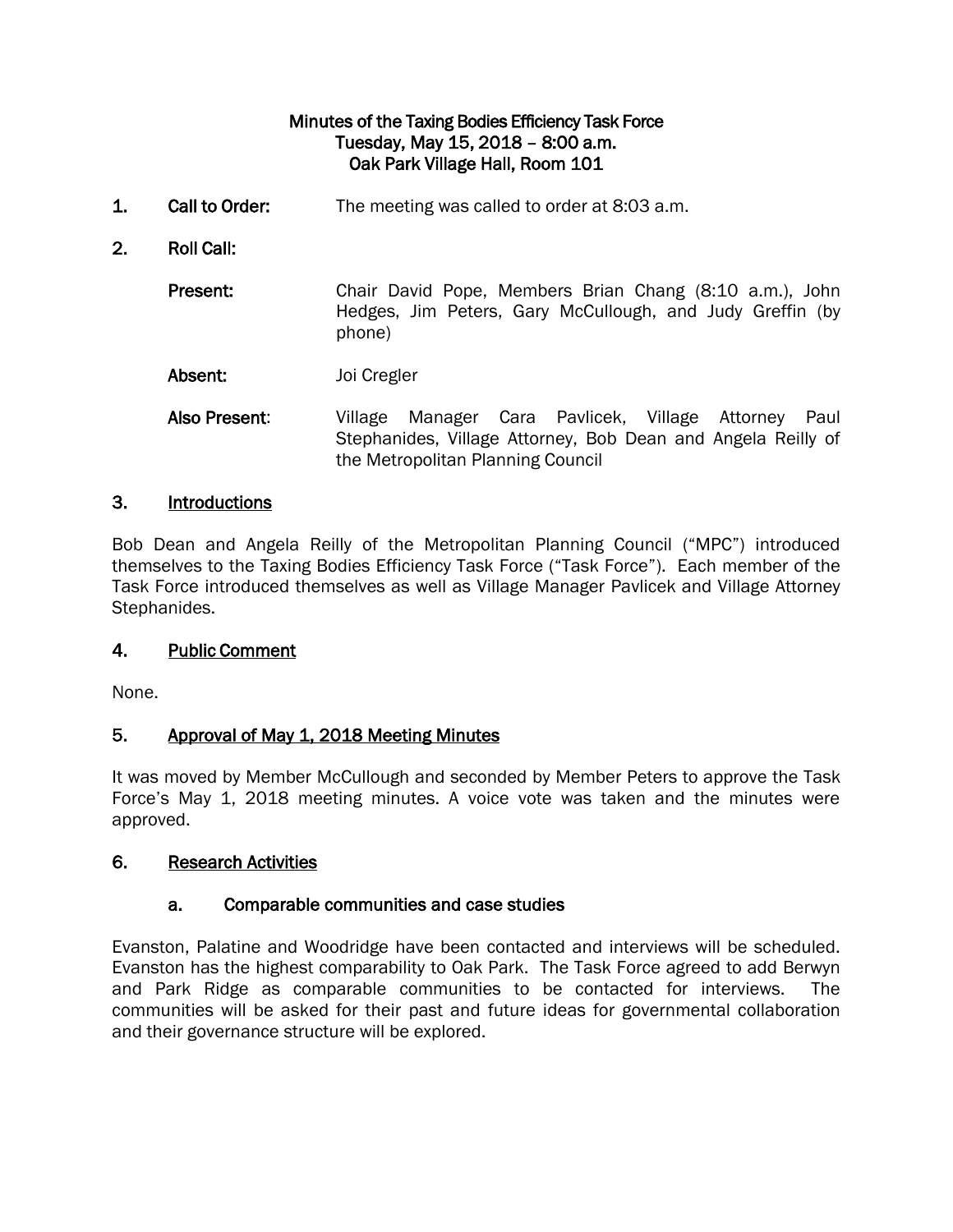# b. Financial analysis

Member Peters asked that the effective tax rate of comparable communities be part of the Task Force's inquiry. Member Greffin asked that the trajectory of taxes be discussed.

# 7. Outreach Activities

## a. Summary of comments received on Village website

Bob Dean commented that the website closed on May 14, 2018 for responses to the first question. There were over 130 responses. Member Peters commented that there should be press outreach on the survey. Manager Pavlicek stated that the Village has placed items on its webpage and Facebook and Twitter pages to publicize the survey.

Bob Dean stated that about 20 people thus far have responded to the question regarding how taxes have affected the value of their homes, which is the newest question on the website.

Manage Pavlicek stated that she will provide the Fair Housing Task Force Report that was Member Cregler assisted in preparing to be distributed to the Task Force members as an example of the type of report to be ultimately provided by the Task Force.

## b. Approach to other taxing bodies

Letters were sent to the Village's taxing bodies by Chair Pope and thus far Oak Park Township is the only taxing body that has submitted a response. The Task Force reached out to the Village of Oak Park, Oak Park Township, School District 97, School District 200, the Park District of Park, the Oak Park Library and the Mental Health Board.

## 8. Development and prioritization of options

# a. Categorization of past social media suggestions

The Task Force will be careful about setting expectations regarding ideas that cannot be accomplished. Zero based budgeting for Village taxing bodies was discussed. Member Peters stated that the comments and recommendations indicate a public frustration regarding taxes. Bob Dean discussed government consolidation and stated that the Task Force could recommend that the Village advocate for changes at other levels of government.

## b. Review of categorization proposal

Chair Pope asked that the member submit their ideas for the next meeting scheduled for June 5, 2018. Chair Pope stated that the Task Force will look for responses from the other Village governmental bodies for the next meeting. The Task Force asked for a legal analysis of the Township's Community Mental Health Board.